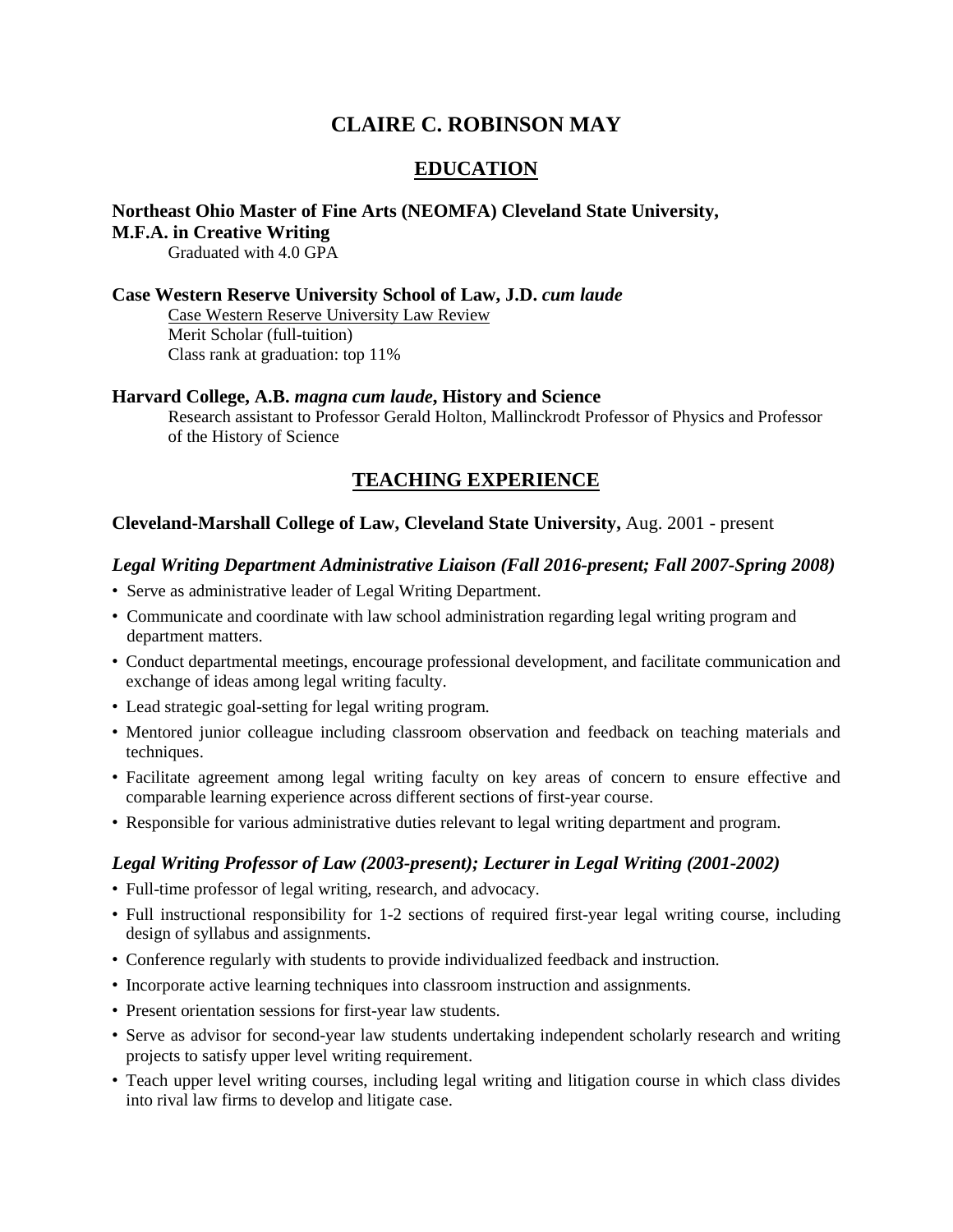- Authored first-year legal writing teaching materials with support of summer teaching enhancement grant.
- Designed and team taught integrated estates and trusts course combining doctrinal and skills instruction.

Courses taught:

- *Estates and Trusts: Doctrine and Drafting (co-taught with colleague)*
- *Legal Writing and Research*
- *Legal Writing and Litigation*
- *Legal Drafting (General)*
- *Advanced Legal Writing*
- *Independent Legal Research*

#### **LEGAL EXPERIENCE**

## **Thompson Hine LLP**, Cleveland, Ohio, July 2000 - July 2001 *Litigation Associate*

- Represented clients in civil litigation, including contractual disputes, commercial torts, securities, and products liability matters.
- Held full responsibility for client matters under supervision of partner or senior associate. Supervised junior attorneys and paralegals.
- Undertook all aspects of factual investigation of cases, including identifying and interviewing witnesses and collecting and reviewing documents.
- Drafted pleading, motions, and memoranda.
- Prepared jury instructions.
- Conducted discovery and managed document productions.
- Counseled clients.
- Negotiated with opposing counsel.
- Participated in case management conferences. Performed legal research and analysis.
- Represented pro bono clients in connection with Homeless Project.

## **Porter Wright Morris & Arthur LLP**, Washington, D.C., June 1997 - May 2000 *Litigation Associate*

- Represented clients in complex commercial and civil litigation, including civil RICO and antitrust matters, in state and federal courts.
- Part of six member litigation team for four month jury trial resulting in \$25 million verdict for client.
- Drafted pleadings, motions, memoranda, jury interrogatories, jury instructions, and trial briefs.
- Preparation and second chair duties for depositions of experts and other witnesses.
- Second chair responsibilities at numerous hearings and trial.
- Day to day management of federal district court litigation, including coordination with local counsel.
- Performed complex legal research and analysis.
- Assisted in development of legal theories for litigation.
- Investigated and analyzed complex factual issues.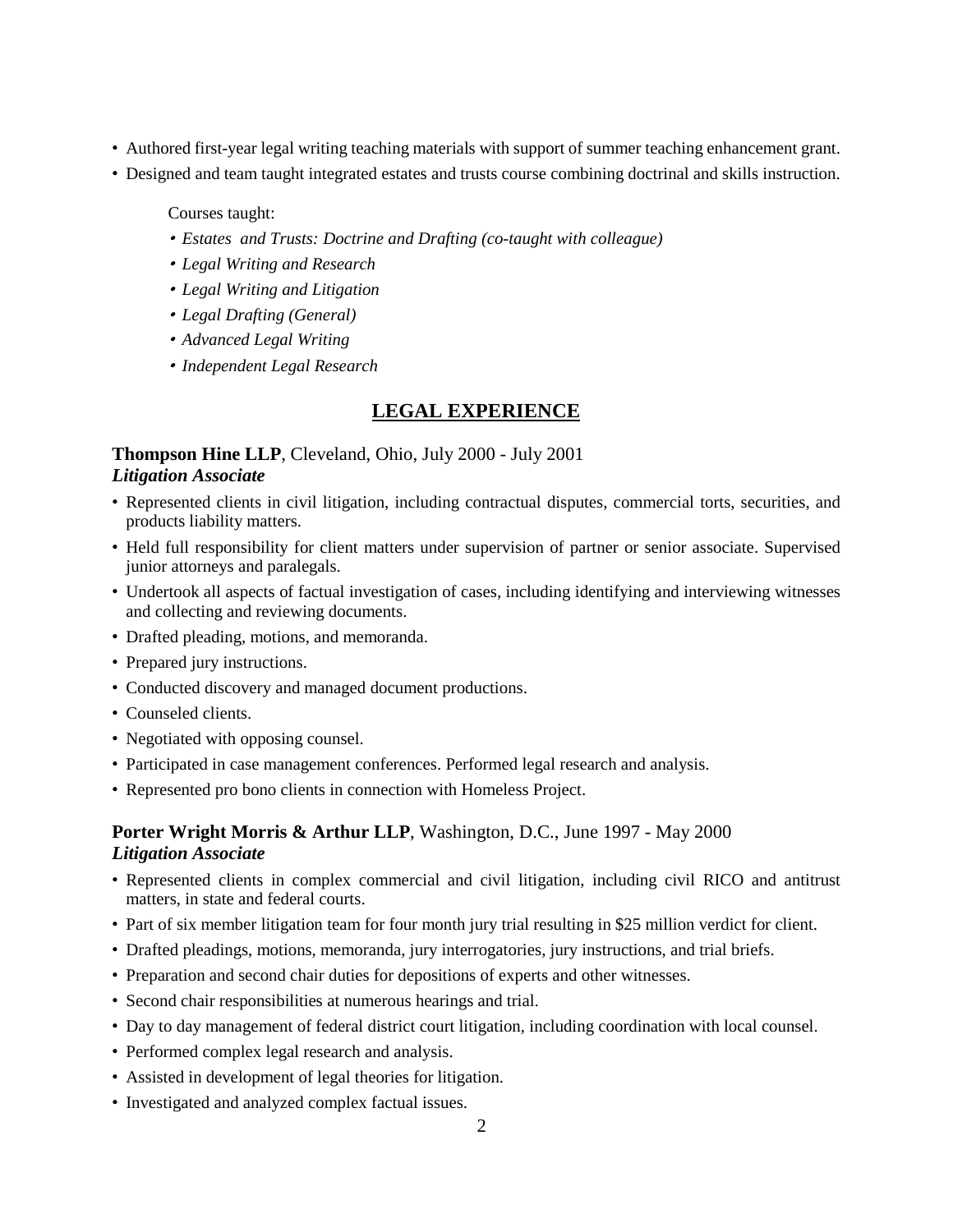- Worked with expert witnesses in preparing reports.
- Negotiated with opposing counsel.
- Managed document production and preparation of voluminous appellate record.
- Supervised junior attorneys and paralegals.
- Represented clients in civil litigation in Superior Court of the District of Columbia.
- Conducted discovery, including taking and defending depositions.
- Participated in pretrial conferences.
- Counseled clients and negotiated settlements.
- Represented pro-bono clients in landlord-tenant and collection cases.
- Represented client in NASD broker-dealer reporting matter.

## **Jones Day Reavis & Pogue**, Washington, D.C., Nov. 1996 - June 1997 *Contract Attorney (Employed through Law Clerk Temporaries, Inc.)*

- Worked directly with partner on complex products liability litigation.
- Assisted in preparation of appellate brief.
- Prepared partner for federal appellate argument involving complicated jurisdictional issues.
- Managed voluminous appellate record.
- Drafted legal memoranda analyzing issues for motions practice in related products liability litigation.
- Researched substantive products liability law in numerous jurisdictions.

# **The Legal Aid Society of Cleveland**, Cleveland, Ohio, May 1995 - May 1996 *Law Clerk, Law Reform Office*

- Obtained cancellation of proprietary school loans for low-income clients.
- Investigated facts and analyzed data for landmark class action involving public utilities rates in subsidized housing.
- Assisted in editing 1996 edition of *Ohio Consumer Law* practice manual for publication.
- Prepared research memoranda on a variety of topics.

## **Judge Ann Williams**, U.S. District Court, Chicago, Illinois, May 1994 – Aug. 1994 *Judicial Extern*

• Researched and drafted opinions covering a broad range of issues including attorneys' fees, jurisdiction, Social Security benefits, and summary judgment.

# **PROFESSIONAL HONORS AND ACTIVITIES**

Law Faculty Merit Recognition Award, Spring 2006, Spring 2008

Cleveland-Marshall Teaching Enhancement Grant recipient

Member, Legal Writing Institute; served as Assistant Editor, Journal of the Legal Writing Institute

Member and Delegate, Association of Legal Writing Directors (ALWD)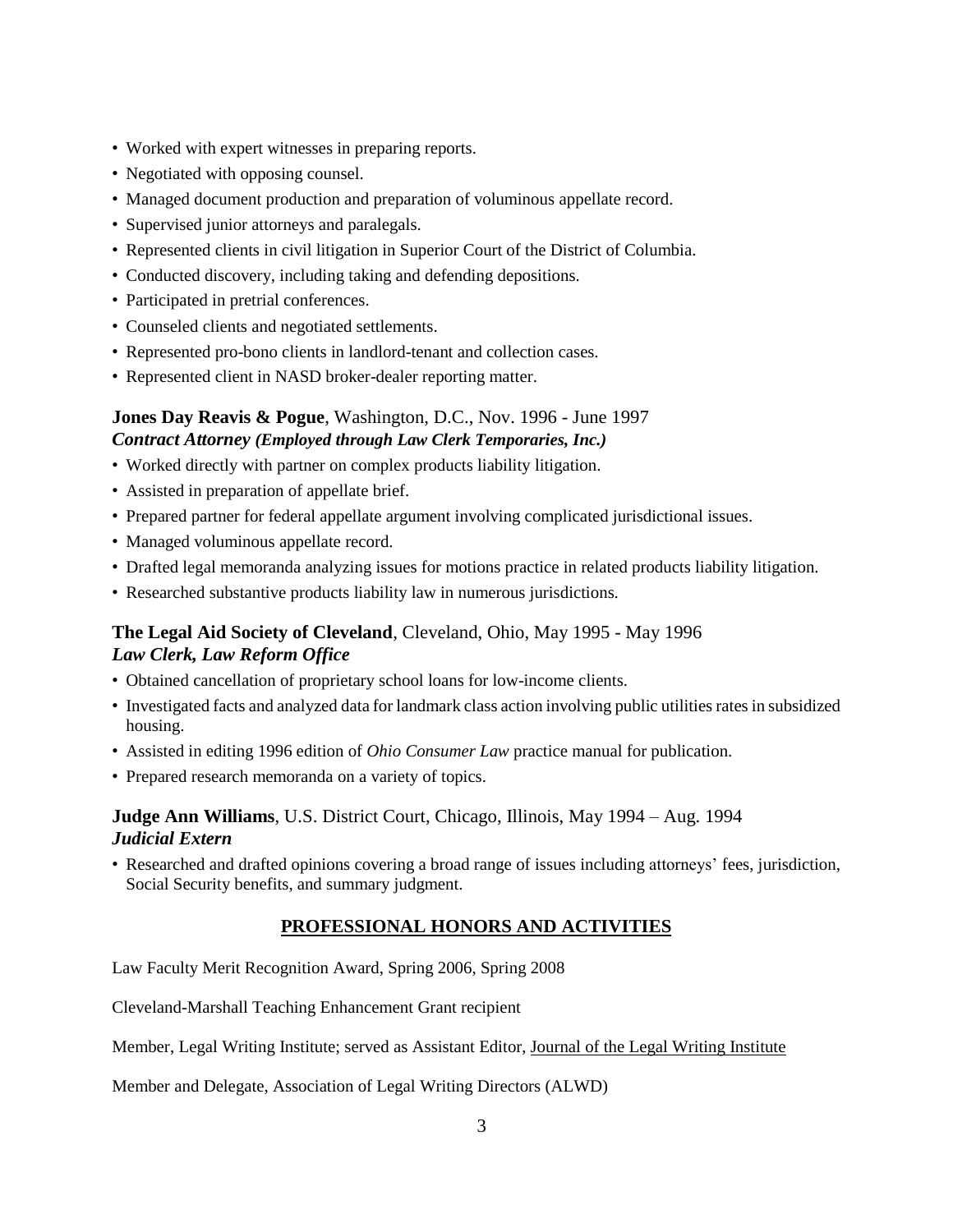Bar Associations: Cleveland Metropolitan Bar Association, American Bar Association

Current Bar Membership: Ohio

## **PRESENTATIONS AND PUBLICATIONS**

Panelist: "The Role of Legal Writing Faculty in Encouraging Doctrinal Faculty to Incorporate Legal Writing into Curricula," with Rebecca Rich, Harold Lloyd, Sara Wolff, and Craig Smith, *Beyond the First Year*, April 21, 2018, DePaul University College of Law.

"Designing and Teaching an Integrated Doctrine and Drafting Course," presentation to Law Faculty with Professor April Cherry, April 25, 2017, Cleveland-Marshall College of Law.

"The Holy Grail? Designing and Teaching an Integrated Doctrine and Drafting Course," presentation with Professor April Cherry, *Southeastern Regional Legal Writing Conference*, April 22, 2017, Stetson University College of Law.

"Together in the Struggle: Hands On Learning Through Research Labs," presentation with law librarians Amy Burchfield and Brian Cassidy, *Legal Writing Institute 1-Day Workshop: Collaboration Inside and Outside of the Legal Writing Classroom*, December 11, 2015, The Ohio State University, Moritz College of Law.

"Evaluate Everything: Instilling the Critical Reader in the Novice Legal Writer," presentation, *Western Regional Legal Writing Conference*, September 20, 2014, Stanford Law School.

"Enhancing Understanding by Inviting Student Creativity into the Legal Writing Classroom," presentation, *Southeastern Regional Legal Writing Conference*, April 26, 2014, Stetson University College of Law.

"Copyright, Fair Use, and Parody: A 'Pretty Woman' 20 Years Later," presentation with Brian Glassman, *Entertainment and Sports Law Association*, April 16, 2014, Cleveland-Marshall College of Law.

*Teaching Persuasion and Critical Thinking Using the State of the Union Address*, in TECHNIQUES FOR TEACHING LAW II (Steve Friedland, Gerry Hess, Michael Schwartz, and Sophie Sparrow, Eds., 2011).

"Academic Freedom and the Staffing Structure of Legal Writing Programs," presentation, *Biennial Conference of the Legal Writing Institute*, June 28, 2010.

"Fresh Air in the Academy: Why Legal Writing Professors Need Law Practice Sabbaticals," presentation, *Southeastern Regional Legal Writing Conference: Remixing the Classics*, Sept. 11, 2009, Stetson University College of Law.

"The Self-Evaluated Draft: Teaching Students How to Evaluate Their Own Work," presentation, *Southeastern Regional Legal Writing Conference: Teaching the Basics*, Sept. 8, 2007, Nova Southeastern University School of Law.

*Teaching Persuasion and Critical Thinking Using the State of the Union Address*, 13 THE LAW TEACHER 6, Spring 2006.

Cleveland-Marshall Teaching Enhancement Grant Project Presentation to Law Faculty, *What Are You Trying to Say? A Guide to First-Year Legal Writing*, April 4, 2006, Cleveland-Marshall College of Law.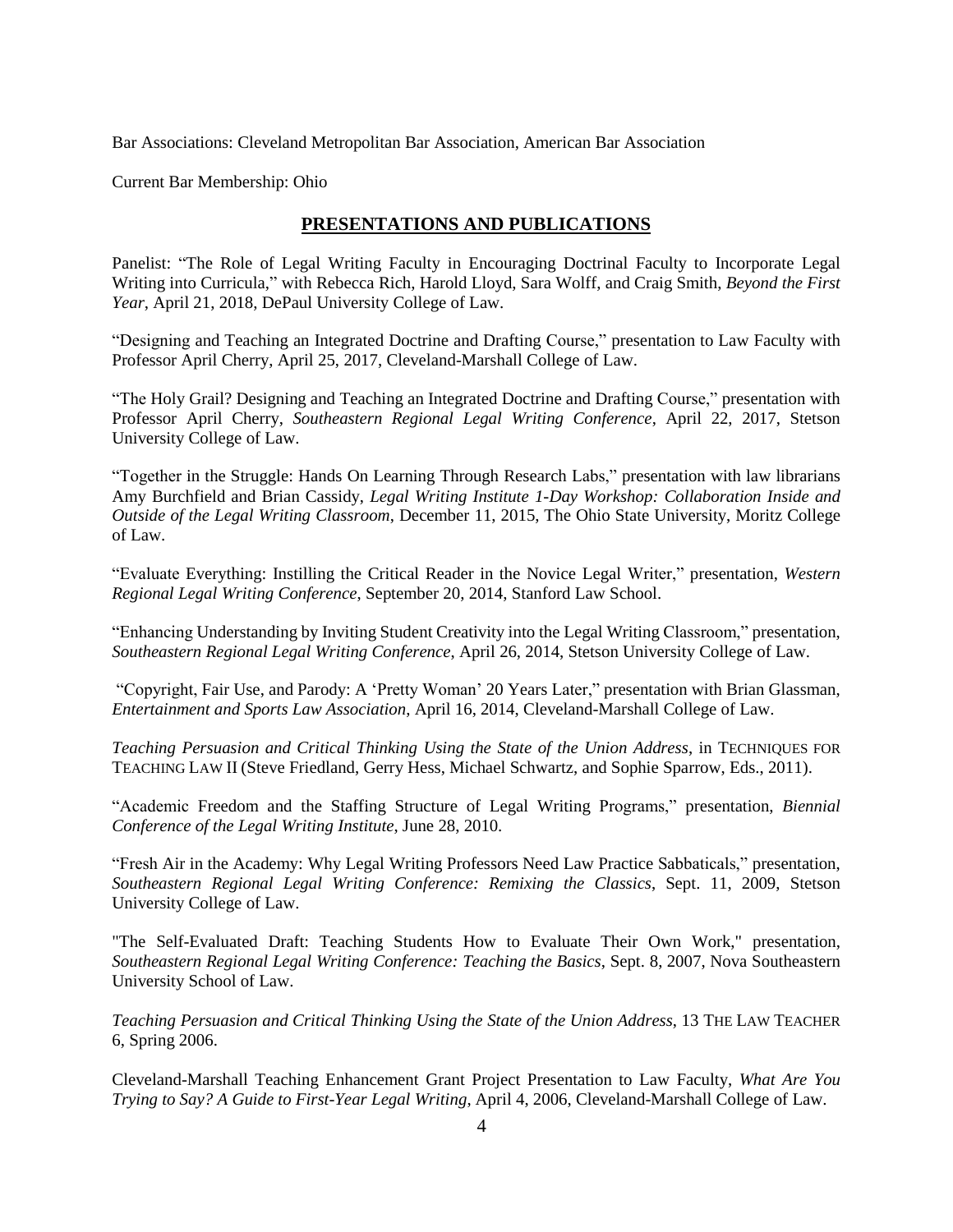# **UNIVERSITY AND LAW SCHOOL SERVICE**

**Cleveland-Marshall Women's Committee.** *Founding Chair.* Work to create a more inclusive and supportive environment for women students, faculty, staff, alumni, and prospective students and increase the representation of women as leaders and honorees at the law school. (Fall 2017-present)

**Cleveland State University Faculty Senate**. *(elected)* Serve on faculty governance body for University as representative of the College of Law; serve as member of College of Law Caucus to consult with Provost on law school matters. (Fall 2013-present)

**Faculty Senate Steering Committee**. *(elected by Law School Senators)* Served on Steering Committee that sets agenda for Faculty Senate. (Fall 2013-Spring 2015; Fall 2017-present)

**University Faculty Affairs Committee**. *(elected by Faculty Senate)* Address faculty policies and concerns at the university level. (Fall 2014-present)

**Dean's Cabinet.** As Legal Writing Department Administrative Liaison, serve as member of advisory body for Dean Fisher. (2016-present)

**Student Bar Advisor.** Maintain ongoing advisor relationship with several upper level students to assist in their preparation and success on the Ohio Bar Examination. (Fall 2015 - present)

**Annual Presentation for Black Law Student Association (BLSA).** "Preparing for the Timed Writing Test for the CMBA Minority Clerkship Program," annually, 2014-present.

**Cleveland-Marshall Chapter, American Association of University Professors**. Chapter President and member of CSU-AAUP Executive Committee (Spring 2017-present); Vice-President (Spring 2014-Spring 2017); Bargaining Council Member (Spring 2014-present); Nominations Committee Member.

**Interim Dean Search Committee.** Served as one of four faculty senators charged with planning and conducting expedited search for Interim Dean of the College of Law. (Spring 2016)

**Admissions Committee**. Participate in full file review and admissions decisions for applicants to Legal Career Opportunities Program (LCOP). (Fall 2011 – Spring 2013; Fall 2014-Spring 2016)

**Recreation Center Advisory Committee**. Provided advisory input regarding programs and facilities of CSU student recreation center. (Fall 2012-Spring 2014)

**Strategic Priorities Committee**. *(elected Fall 2012) Co-Chair.* Examined recent law school initiatives and processes; considered effects of smaller admitted 1L class; fostered discussion between law faculty and administration about strategic priorities for the law school; recommended strategic priorities for law school moving forward. (2012-2013)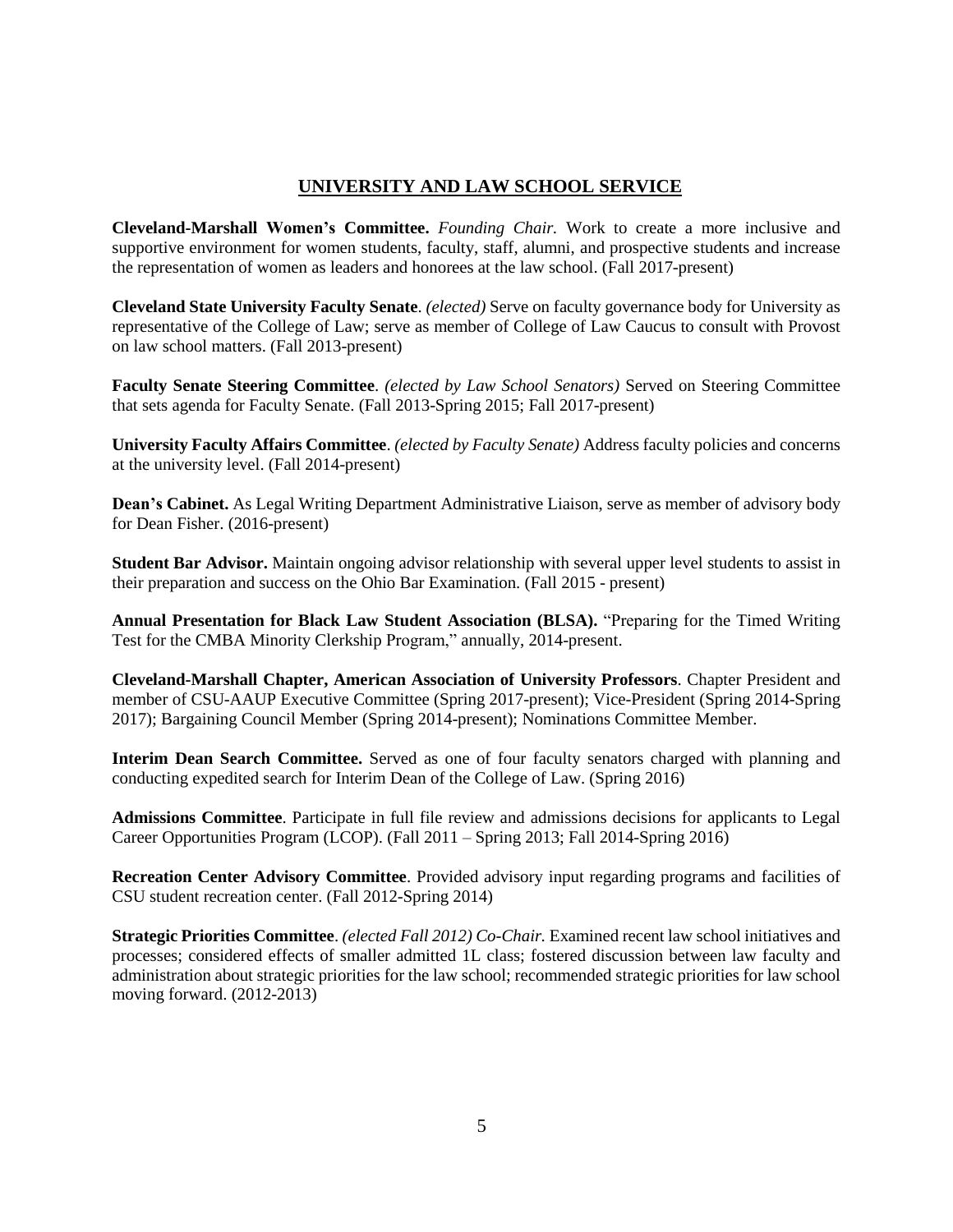**Academic Standards Committee**. *Committee Chair.* Ruled on student petitions; reviewed and revised academic regulations; addressed other academic and procedural issues as needed. As Chair: Led committee meetings; facilitated committee business; conducted student petition hearings; prepared annual committee report. Chairperson (Fall 2007-Summer 2011); member (Spring 2005 – Summer 2011, Fall 2013-Summer 2014)

**Clerkship Committee**. Promoted judicial clerkship opportunities for students. (Fall 2012-Spring 2013)

**Contract Renewal PAC Sub-committee**. Advised administration on renewal of individual Legal Writing Professors' 5-year contracts. (Spring 2009; Fall 2010; Spring 2014)

**Legal Writing Search Committee**. Conducted faculty candidate search. (2008-2009 academic year)

**Faculty Affairs Committee**. (*elected 2004, 2006*) Addressed law faculty and decanal concerns as needed. (2004-Spring 2008)

**Legal Writing Hiring Committee**. Served as member of 3-person committee to review applications, conduct interviews, and make hiring recommendation for legal writing faculty member. (Summer 2005)

**Curriculum Committee**. Reviewed law school course proposals; addressed other curricular concerns. (2005-2006)

**Awards and Competitions Committee**. Selected best scholarly papers by Cleveland-Marshall students for annual awards. (2001-2003)

**Graduate Studies Committee**. Served as member of admissions committee for Cleveland-Marshall College of Law L.L.M. program. (2003-2004; Spring 2005)

**Library Committee**. Advised administration on library-related issues. (2003-2004)

## **COMMUNITY AND CIVIC INVOLVEMENT**

**Women in Law and Leadership Initiative.** January 2018-present.

**Board Member, Talespinner Children's Theatre**. Board Member for Cleveland's non-profit professional theater for young audiences. August 2014-present.

**Donor, The Legal Aid Society of Cleveland.** Inducted into Ten-Year Giving Society. April 2017.

**Official Precinct Observer (D).** 2016, 2012, and 2008 U.S. Presidential Elections.

**Volunteer, Citizensfor Our Heights Schools**. Cleveland Heights-University Heights City School District. Provide assistance with school levy and bond campaigns. Fall 2013 – Spring 2015.

**Precinct Committee Member (D).** Cleveland Heights, Precinct 3F (*elected*) May 2006-2010; Precinct 3C (redistricted precinct, *elected*) May 2010 – 2014.

**Camp Counselor and Playwriting Assistant, Talespinner Children's Theatre**. Summer 2014.